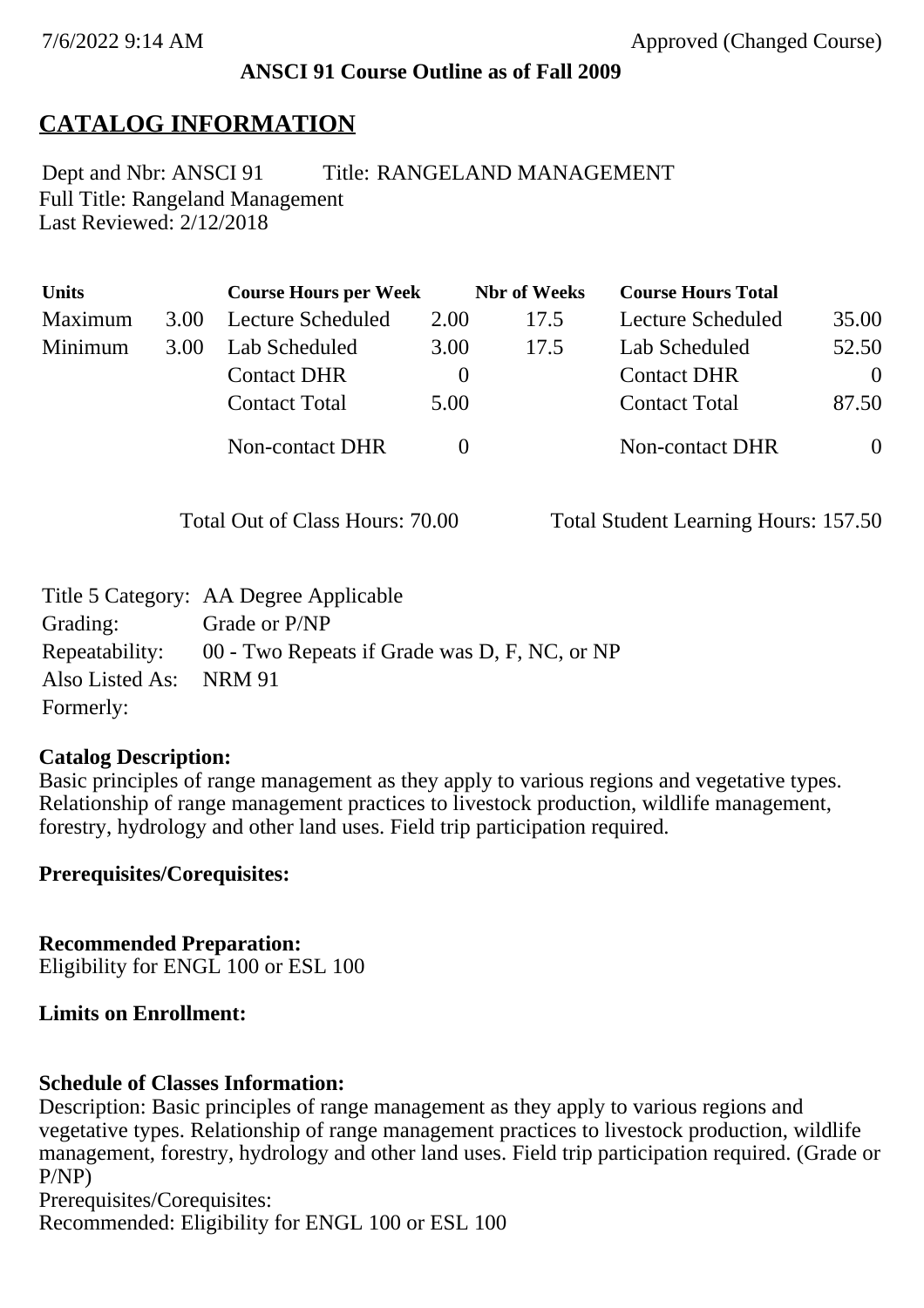# **ARTICULATION, MAJOR, and CERTIFICATION INFORMATION:**

| <b>AS Degree:</b><br><b>CSU GE:</b> | Area<br><b>Transfer Area</b>                 |            |               | Effective:<br>Effective: | Inactive:<br>Inactive: |
|-------------------------------------|----------------------------------------------|------------|---------------|--------------------------|------------------------|
| IGETC:                              | <b>Transfer Area</b>                         |            |               | Effective:               | Inactive:              |
|                                     | <b>CSU Transfer:</b> Transferable Effective: |            | Spring $2006$ | Inactive:                |                        |
| <b>UC</b> Transfer:                 |                                              | Effective: |               | Inactive:                |                        |

### **CID:**

### **Certificate/Major Applicable:**

[Both Certificate and Major Applicable](SR_ClassCheck.aspx?CourseKey=ANSCI91)

# **COURSE CONTENT**

### **Outcomes and Objectives:**

Upon completion of this course, the student will be able to:

- 1. Discuss the principles of rangeland management.
- 2. Differentiate among the major rangeland types.
- 3. Recognize the basic morphology and physiology of rangelands.
- 4. Analyze basic ecological factors affecting rangelands.
- 5. Apply concepts of range plant physiology to range management.
- 6. Discuss the principles and options for wildlife management and utilization on rangelands.
- 7. Demonstrate proficiency in range inventory and assessment methods.
- 8. Develop grazing management plans.
- 9. Determine options for managing and improving California's rangelands.

## **Topics and Scope:**

- I. Introduction, definition of rangelands, products and uses
	- A. Importance of rangeland worldwide
	- B. Importance of rangelands to humans
	- C. Environmental importance
	- D. Rangeland management issues
- II. Rangeland Physical Characteristics
	- A. Precipitation
	- B. Wind
	- C. Temperature
	- D. Humidity
	- E. Climate Types
	- F. Topography
	- G. Soils
	- H. Influence of Physical Characteristics upon Range Animals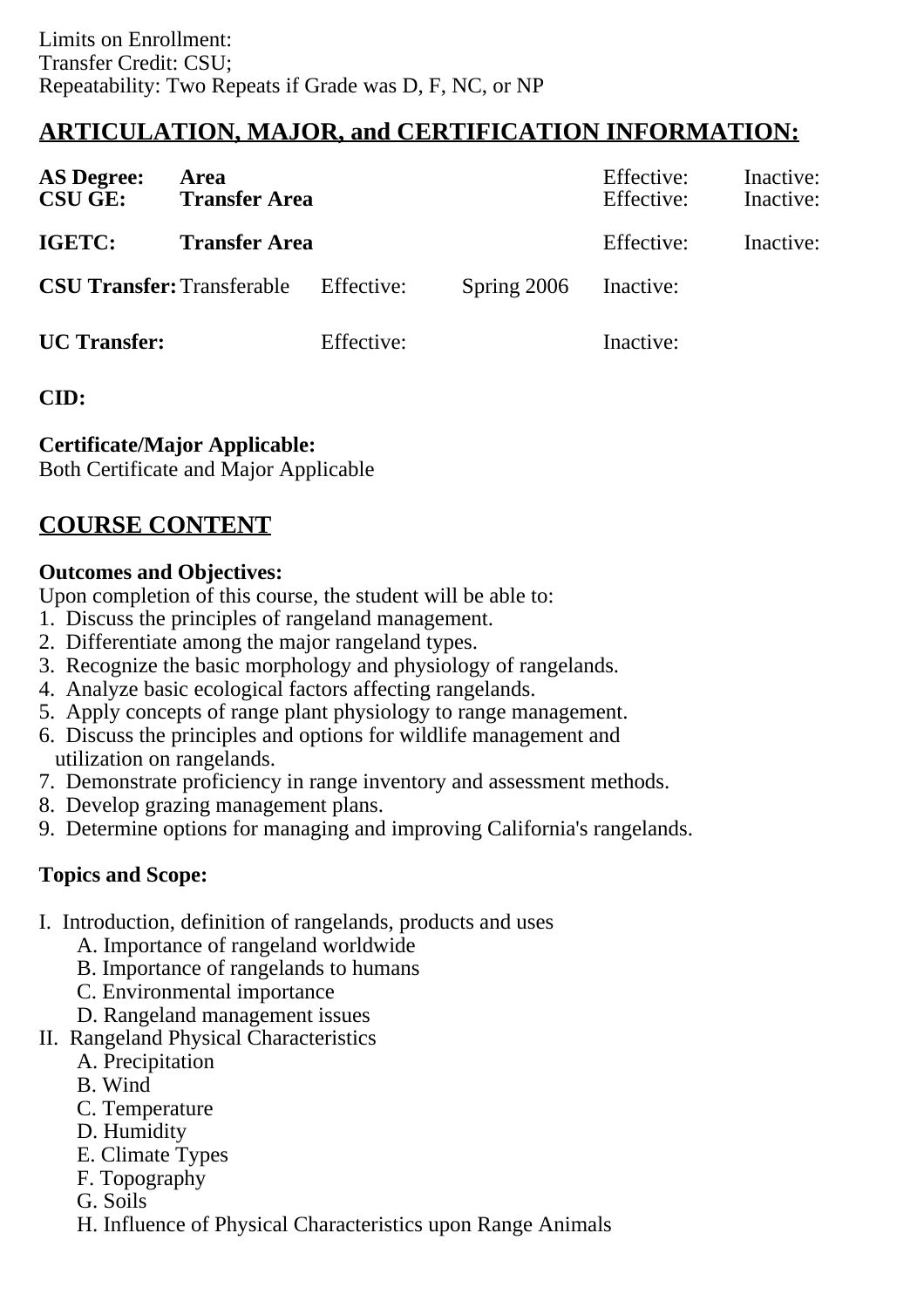### III. Rangeland Types

- A. Major Types
	- 1. Grasslands
	- 2. Desert shrublands
	- 3. Savanna woodlands
	- 4. Forests
	- 5. Tundra
- B. U.S. types
	- 1. Tallgrass prairie
	- 2. Southern mixed prairie
	- 3. Northern mixed prairie
	- 4. Shortgrass prairie
	- 5. California annual grassland
	- 6. Palouse prairie
	- 7. Hot desert
	- 8. Cold desert
	- 9. Pinion-Juniper woodland
	- 10. Mountain browse
	- 11. Western coniferous forest
	- 12. Southern pine forest
	- 13. Eastern deciduous forest
	- 14. Oak woodland
	- 15. Alpine tundra
- IV. Range Ecology
	- A. Rangeland ecosystem components and functions
	- B. Succession and climax
	- C. Drought
	- D. Competition
	- E. Plant succession
	- Lab: Rangeland plant sample collection and identification
- V. Range Plant Physiology
	- A. Basic concepts
	- B. Uses of products of photosynthesis
	- C. Food cycle and growth
	- D. Factors regulated by range managers
	- E. Carbohydrate reserves
	- F. Plant morphology and growth
	- G. Resistance to grazing
	- H. Grazing optimization theory
	- I. Range management principles
- VI. Herbivory
	- A. Feeding strategies
	- B. Foraging behavior
	- C. Effects on the rangeland ecosystem
	- Lab: Field trip
- VII. Range Inventory and Monitoring
	- A. Vegetation mapping
	- B. Grazing surveys
	- C. Determining grazing capacity
	- D. Determine grazing utilization
	- E. Range condition National Research Council procedure
	- Lab: Inventory and monitor procedures in the field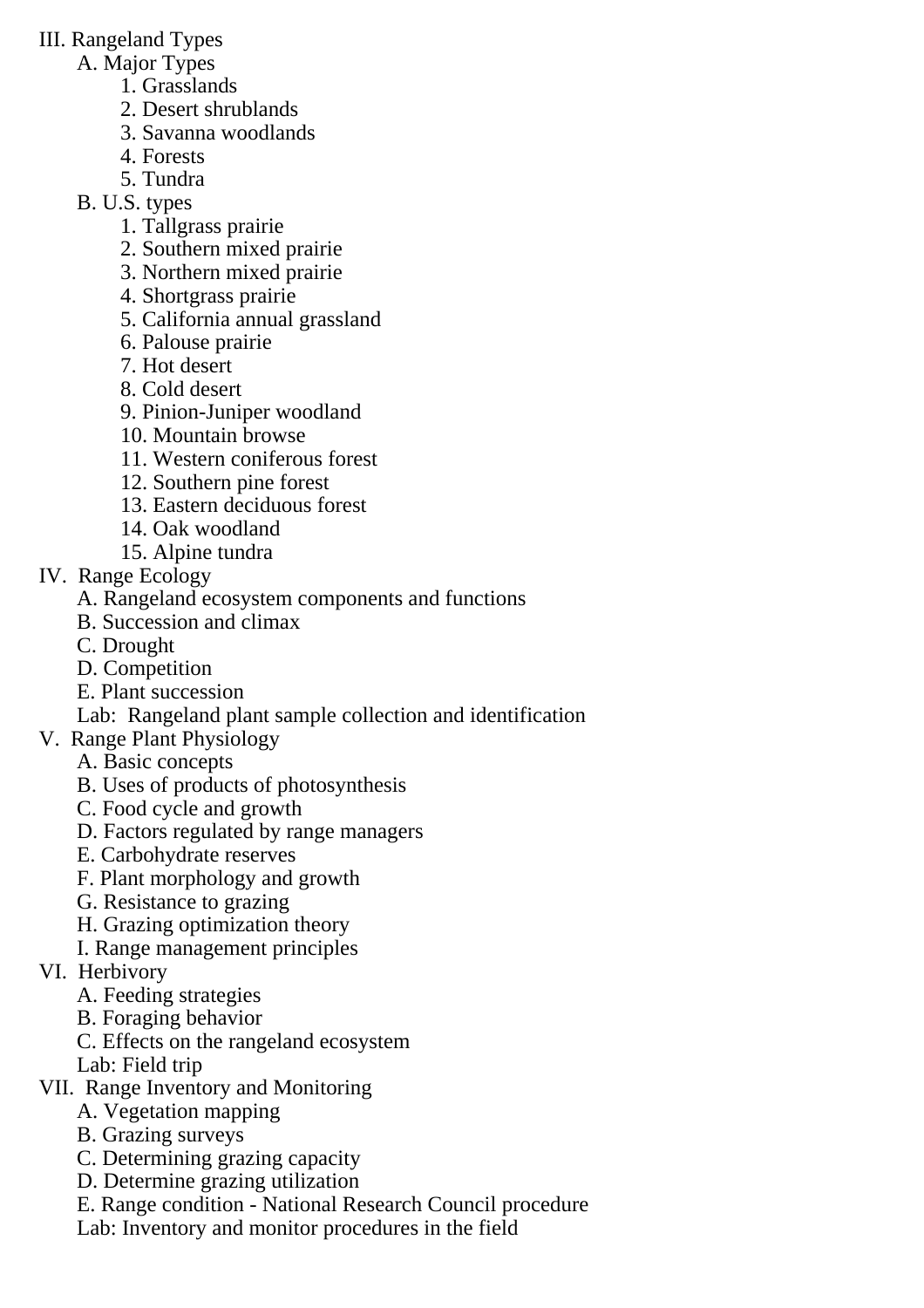### VIII. Stocking Rate (SR)

- A. Foraging strategies and effects on the rangeland ecosystem
- B. Definition of animal unit
- C. SR determined by forage production
- D. SR determines livestock productivity
- E. SR determines economic return
- F. Grazing intensity
- G. Importance of minimum residual biomass
- H. Range readiness and timing
- I. Calculation of SR Adjustments for distance to water and slope
- J. Key-plant and key area indicators
- K. Range management principles
- Lab: Set up a variety of stocking rates and evaluate effects

### IX. Grazing Methods and Livestock Distribution

- A. Continuous
- B. Deferred-rotation
- C. Merrill three-herd, four-pasture system
- D. Seasonal-suitability
- E. Best pasture
- F. Rest rotation
- G. High intensity-low frequency
- H. Short-duration

Lab: Set up and implement a grazing system and evaluate effects

- X. Manipulation of Range Vegetation
	- A. Rangeland Problems in the Western United States
	- B. Control of unwanted plants
	- C. Economic considerations
	- D. Vegetation manipulation
		- 1. Seeding
		- 2. Fertilization
			- a. Fire
		- b. Chemical
		- 3. Mechanical

Lab: Field trip to a previous burn site; assessment of plant

progression

- XI. Range Wildlife Management
	- A. Wildlife habitat monocultures
		- 1. Crested wheat grass
		- 2. Big sagebrush
	- B. Impact of grazing on wildlife
		- 1. Direct
		- 2. Indirect
	- C. Wildlife-livestock interactions
	- D. Grazing systems to enhance wildlife
		- 1. Game birds
		- 2. Big game
	- E. Brush control
	- F. Game ranching
	- G. Wild horses and burros
	- H. Small mammal problems
	- I. Rangeland management principles

Lab: Field trip to Fish & Game or wildlife rangeland parcel;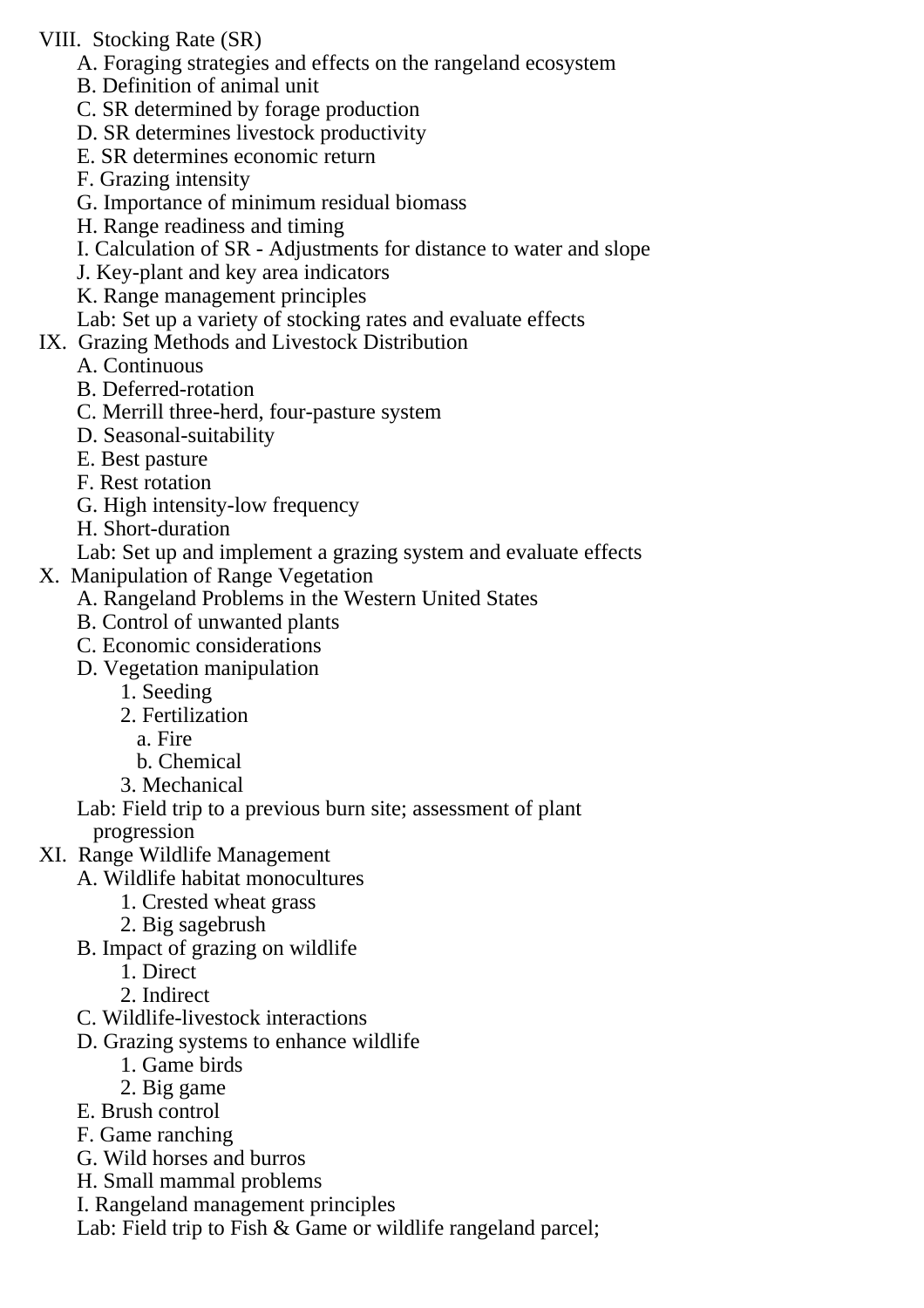Inventory a rangeland parcel

#### **Assignment:**

- 1. Reading: approximately 20-30 pages per week.
- 2. Labs (representative assignments):
- a. Rangeland plant sample collection and identification;
- b. Inventory and monitoring in the field;
- c. Setting up and evaluating stocking rates;
- d. Set up, implement, and evaluate a grazing system;
- e. Assessment of plant progression at a burn site;
- f. Inventory or a rangeland parcel.

 Labs may be conducted at Shone Farm or involve field trips (3-7) to various pasture and rangeland sites.

- 3. Lab reports (graded 30% writing; 70% problem solving).
- 4. Evaluate assigned location and develop an inventory, assessment,
- and management plan (5-10 pages; graded 30% writing; 70% problem solving).
- 5. Quizzes (2-4); midterm; final exam.

### **Methods of Evaluation/Basis of Grade:**

**Writing:** Assessment tools that demonstrate writing skills and/or require students to select, organize and explain ideas in writing.

Lab reports, Management plan. Notice that the set of the set of the set of the set of the set of the set of the set of the set of the set of the set of the set of the set of the set of the set of the set of the set of the

**Problem Solving:** Assessment tools, other than exams, that demonstrate competence in computational or noncomputational problem solving skills.

Lab reports, Management plan.

| <b>Skill Demonstrations:</b> All skill-based and physical   |
|-------------------------------------------------------------|
| demonstrations used for assessment purposes including skill |
| performance exams.                                          |

**Exams:** All forms of formal testing, other than skill performance exams.

Multiple choice, True/false, Matching items, Completion, Short answer.

**Other:** Includes any assessment tools that do not logically fit into the above categories.

Attendance and participation. 
<br>
Other Category  $\begin{array}{c} \text{Other category} \\ \text{0-10\%} \end{array}$ 

**Representative Textbooks and Materials:**

| Problem solving<br>$30 - 40%$ |  |
|-------------------------------|--|
|                               |  |

20 - 30%

None Skill Demonstrations<br>  $\begin{array}{c} \text{Skill,} \\ 0 \text{ - } 0\% \end{array}$  $0 - 0\%$ 

> Exams 30 - 40%

 $0 - 10\%$